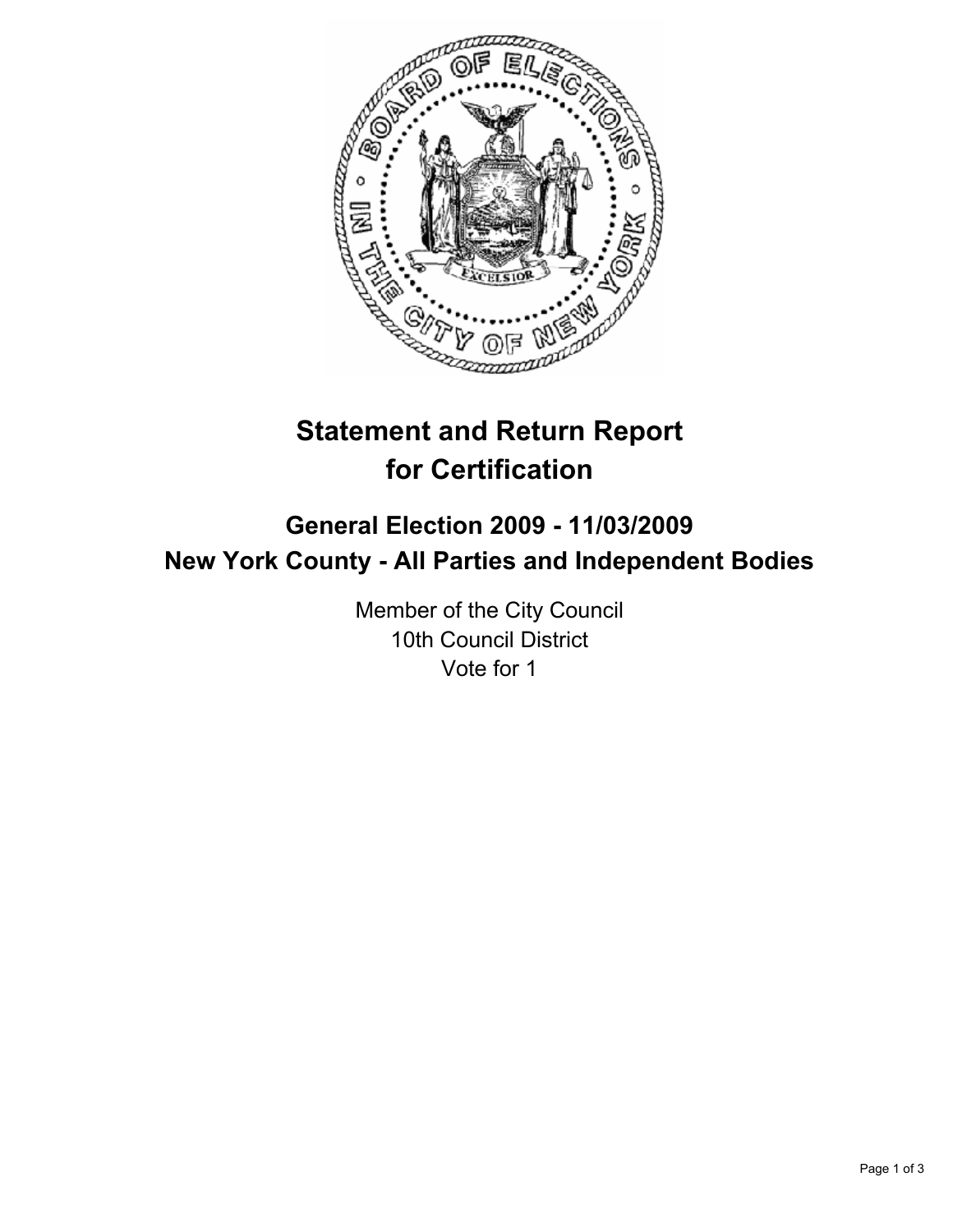

### **Assembly District 71**

| PUBLIC COUNTER                        | 3,068 |
|---------------------------------------|-------|
| <b>EMERGENCY</b>                      | 16    |
| ABSENTEE/MILITARY                     | 28    |
| <b>AFFIDAVIT</b>                      | 52    |
| <b>Total Ballots</b>                  | 3,164 |
| YDANIS A RODRIGUEZ (DEMOCRATIC)       | 2,105 |
| RUBEN DARIO VARGAS (INDEPENDENCE)     | 153   |
| YDANIS A RODRIGUEZ (WORKING FAMILIES) | 121   |
| <b>Total Votes</b>                    | 2,379 |
| Unrecorded                            | 785   |

#### **Assembly District 72**

| <b>PUBLIC COUNTER</b>                 | 13.349 |
|---------------------------------------|--------|
| <b>EMERGENCY</b>                      | 9      |
| ABSENTEE/MILITARY                     | 80     |
| <b>AFFIDAVIT</b>                      | 121    |
| <b>Total Ballots</b>                  | 13,559 |
| YDANIS A RODRIGUEZ (DEMOCRATIC)       | 9,476  |
| RUBEN DARIO VARGAS (INDEPENDENCE)     | 477    |
| YDANIS A RODRIGUEZ (WORKING FAMILIES) | 419    |
| ROBERT GEORGE HANSEN (WRITE-IN)       |        |
| <b>Total Votes</b>                    | 10,373 |
| Unrecorded                            | 3.186  |